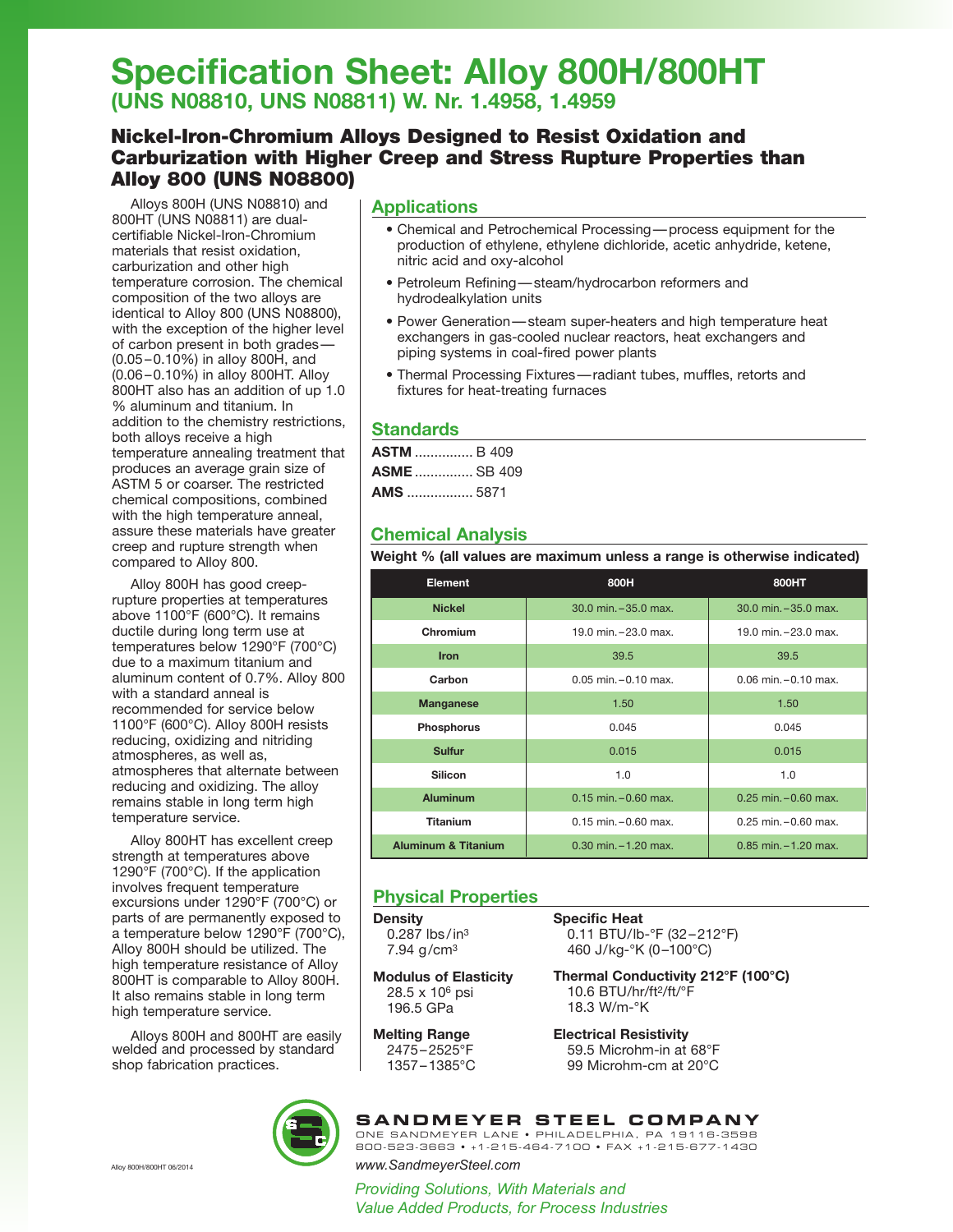### **Mean Coefficient of Thermal Expansion**

| <b>Temperature Range</b>         |              |                      |                         |  |  |  |
|----------------------------------|--------------|----------------------|-------------------------|--|--|--|
| $\mathsf{P}$                     | $\mathbf{C}$ | in/in <sup>°</sup> F | cm/cm <sup>o</sup> C    |  |  |  |
| 200                              | 93           | $7.9 \times 10^{-6}$ | 14.4 x 10 <sup>-6</sup> |  |  |  |
| 400                              | 204          | $8.8 \times 10^{-6}$ | $15.9 \times 10^{-6}$   |  |  |  |
| 600                              | 316          | $9.0 \times 10^{-6}$ | $16.2 \times 10^{-6}$   |  |  |  |
| 800                              | 427          | $9.2 \times 10^{-6}$ | $16.5 \times 10^{-6}$   |  |  |  |
| 1000                             | 538          | $9.4 \times 10^{-6}$ | $16.8 \times 10^{-6}$   |  |  |  |
| 1200                             | 649          | $9.6 \times 10^{-6}$ | $17.1 \times 10^{-6}$   |  |  |  |
| 1400                             | 760          | $9.9 \times 10^{-6}$ | $17.5 \times 10^{-6}$   |  |  |  |
| 1600                             | 871          |                      | $18.0 \times 10^{-6}$   |  |  |  |
|                                  |              |                      |                         |  |  |  |
| <b>Mechanical Properties</b><br> |              |                      |                         |  |  |  |

# **Mechanical Properties**

Typical Values at 70°F (21°C)

|        | <b>Yield Strength</b><br><b>Ultimate Tensile</b><br>0.2% Offset<br><b>Strength</b> |        |       | <b>Elongation</b><br>in $2$ in. | <b>Hardness</b> |  |
|--------|------------------------------------------------------------------------------------|--------|-------|---------------------------------|-----------------|--|
| psi    | (MPa)                                                                              | psi    | (MPa) | $\%$                            |                 |  |
| 29,000 | 200                                                                                | 77,000 | 531   | 52                              | 126 Brinell     |  |

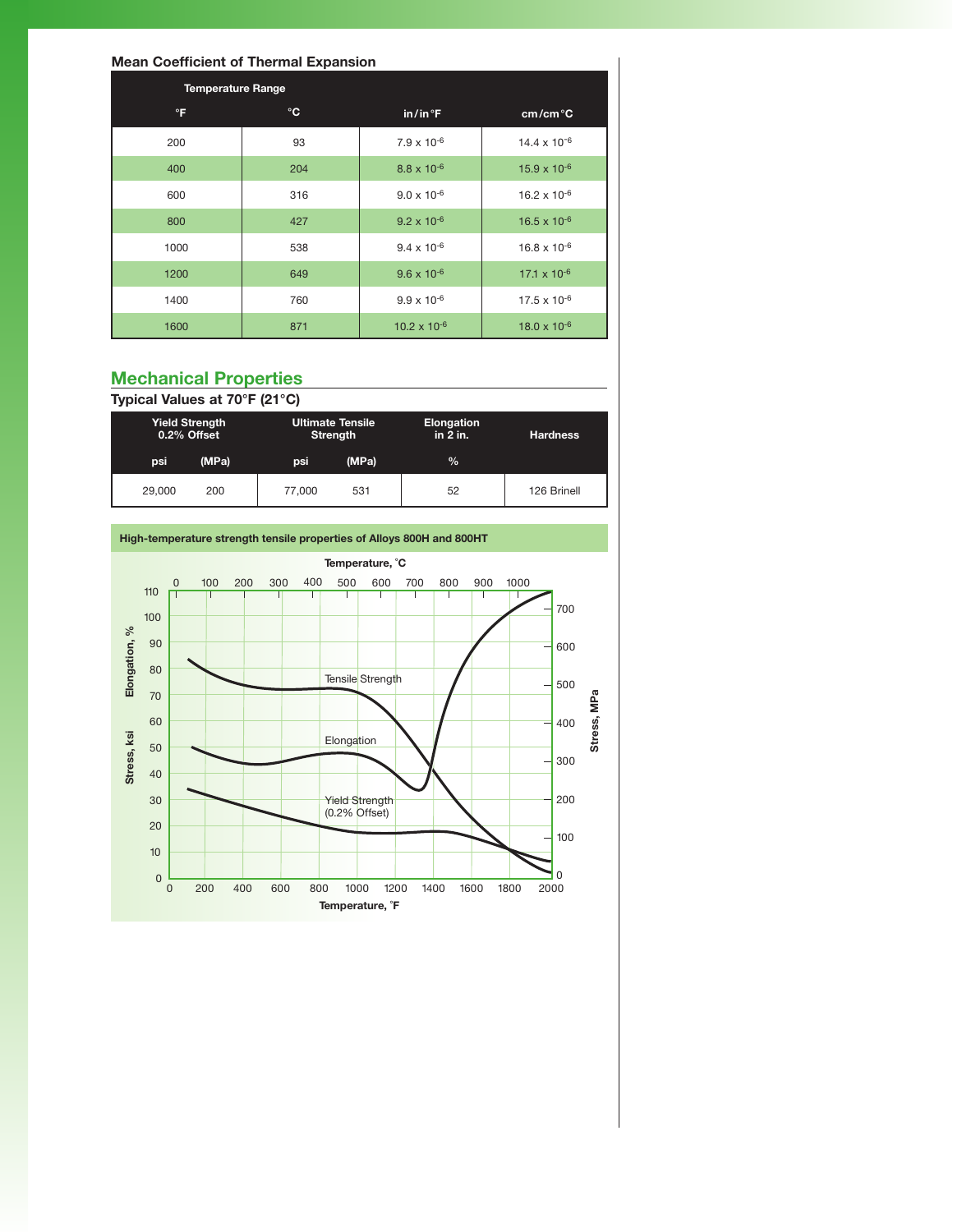# **Creep and Rupture Properties**

The tight chemistry control and solution annealing heat treatment were designed to provide optimum creep and rupture properties for Alloys 800H and 800HT. The following charts detail the outstanding creep and rupture properties of these alloys.



**Results of cyclic oxidation tests at 2000°F (1095°C). Cycles consisted of 15 min. heating and 5 min. cooling in air.**



#### **Representative Rupture-Strength Values for Alloys 800H/800HT**

| <b>Temperature</b> |              | 10,000 h |            | 30,000 h |            | 50,000 h |            | 100,000 h |            |
|--------------------|--------------|----------|------------|----------|------------|----------|------------|-----------|------------|
| $\mathsf{P}$       | $^{\circ}$ C | ksi      | <b>MPa</b> | ksi      | <b>MPa</b> | ksi      | <b>MPa</b> | ksi       | <b>MPa</b> |
| 1200               | 650          | 17.5     | 121        | 15.0     | 103        | 14.0     | 97         | 13.0      | 90         |
| 1300               | 705          | 11.0     | 76         | 9.5      | 66         | 8.8      | 61         | 8.0       | 55         |
| 1400               | 760          | 7.3      | 50         | 6.3      | 43         | 5.8      | 40         | 5.3       | 37         |
| 1500               | 815          | 5.2      | 36         | 4.4      | 30         | 4.1      | 28         | 3.7       | 26         |
| 1600               | 870          | 3.5      | 24         | 3.0      | 21         | 2.8      | 19         | 2.5       | 17         |
| 1700               | 925          | 1.9      | 13         | 1.6      | 11         | 1.4      | 10         | 1.2       | 8.3        |
| 1800               | 980          | 1.2      | 8.3        | 1.0      | 6.9        | 0.9      | 6.2        | 0.8       | 5.5        |

## **Oxidation Resistance**

The combination of the high nickel and chromium content in alloys 800H and 800HT provides excellent oxidation resistance properties to both alloys. The results of cyclic oxidation tests at both 1800°F (980°C) and 2000°F (1095°C) are shown below.